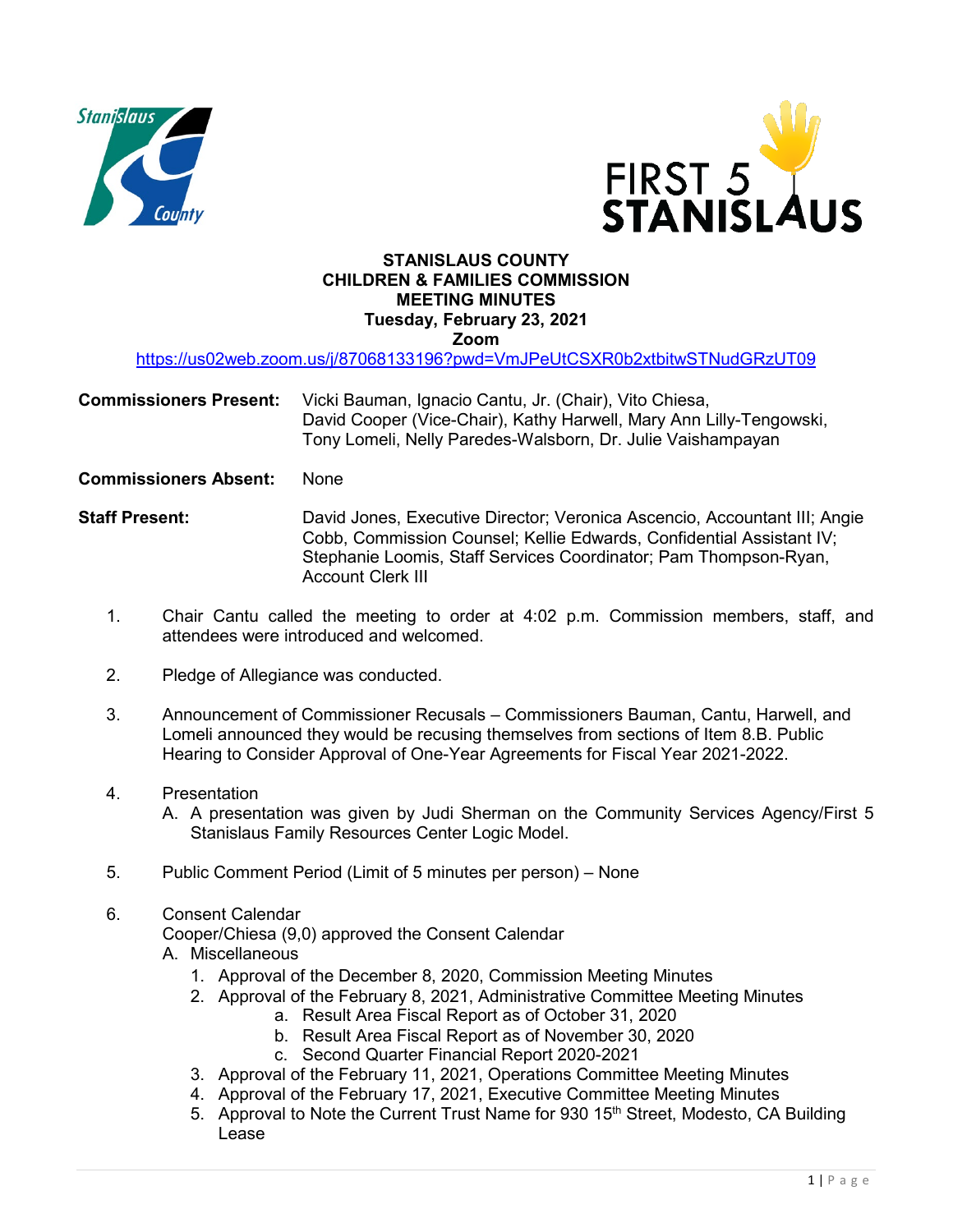- 7. Discussion
	- A. Harwell/Bauman (9,0) approved to accept and distribute \$50,000 of Emergency Funds from Sunlight Giving to identified organizations; authorized staff to make related budget actions for Sunlight Giving Funding.
	- B. Paredes-Walsborn/Lilly-Tengowski (9,0) authorized Executive Director to negotiate and sign a contract employee agreement for the First 5 California Home Visiting Coordination Project; authorized staff to make related budget actions for hiring of Contract Employee position.
- 8. Public Hearing
	- A. Cooper/Lomeli (9,0) conducted a public hearing and accepted the First 5 Stanislaus 2019- 2020 Restated Audit Report prepared by Hudson Henderson & Company Inc., Certified Public Accountants.

#### **Commissioner Vaishampayan left the meeting at 4:58 p.m.**

B. Cooper/Lomeli (8,0) (Vaishampayan absent), conducted a public hearing and approved staff recommendations: 1. Authorized the Executive Director to negotiate and execute oneyear agreements for Fiscal Year 2021-2022 with contractors; 2.a. Authorized designation of Sierra Vista Child & Family Services (The Bridge) as one-year contractor for Fiscal Year 2021-2022 for \$150,000; 3. Authorized staff to work with contractors to develop budgets up to the amounts approved by the Commission; and 4. Authorized staff to make the necessary technical and budget adjustments associated with these agreements.

#### **Commissioner Harwell left the meeting at 5:07 p.m.**

Chiesa/Cooper (7,0) (Harwell, Vaishampayan absent), 2.c. Authorized designation of United Way of Stanislaus (211 Project) as one-year contractor for Fiscal Year 2021-2022 for \$20,000.

### **Commissioner Harwell returned to the meeting at 5:10 p.m. Commissioners Bauman, Cantu, and Lomeli left the meeting at 5:11 p.m. Commissioner Vaishampayan returned to the meeting at 5:15 p.m.**

 Chiesa/Harwell (6,0) (Bauman, Cantu, and Lomeli absent), 2.b. Authorized designation of Stanislaus County Office of Education (Healthy Start) for Fiscal Year 2021-2022 for \$498,398.

## **Commissioner Vaishampayan left the meeting at 5:16 p.m. Commissioners Bauman, Cantu, and Lomeli returned to the meeting at 5:21 p.m. Commissioner Chiesa left the meeting at 5:21 p.m.**

- 9. Correspondence None
- 10. Commissioner Reports None
- 11. Staff Reports
	- A. Executive Director report. Jones reported that Prop 10 revenue has been coming in more consistently this year and the commission is trending at or a little bit above budget. Jones shared the submittal deadline for the Community Services Agency/First 5 Request for Proposal for Family Resource Centers has been extended to March 22, 2021.
	- B. Staff report. Loomis shared details on the upcoming Early Care and Education Conference, The Power of Play, scheduled from 7:45 a.m. to 11:45 a.m. on Saturday, February 27, 2021.